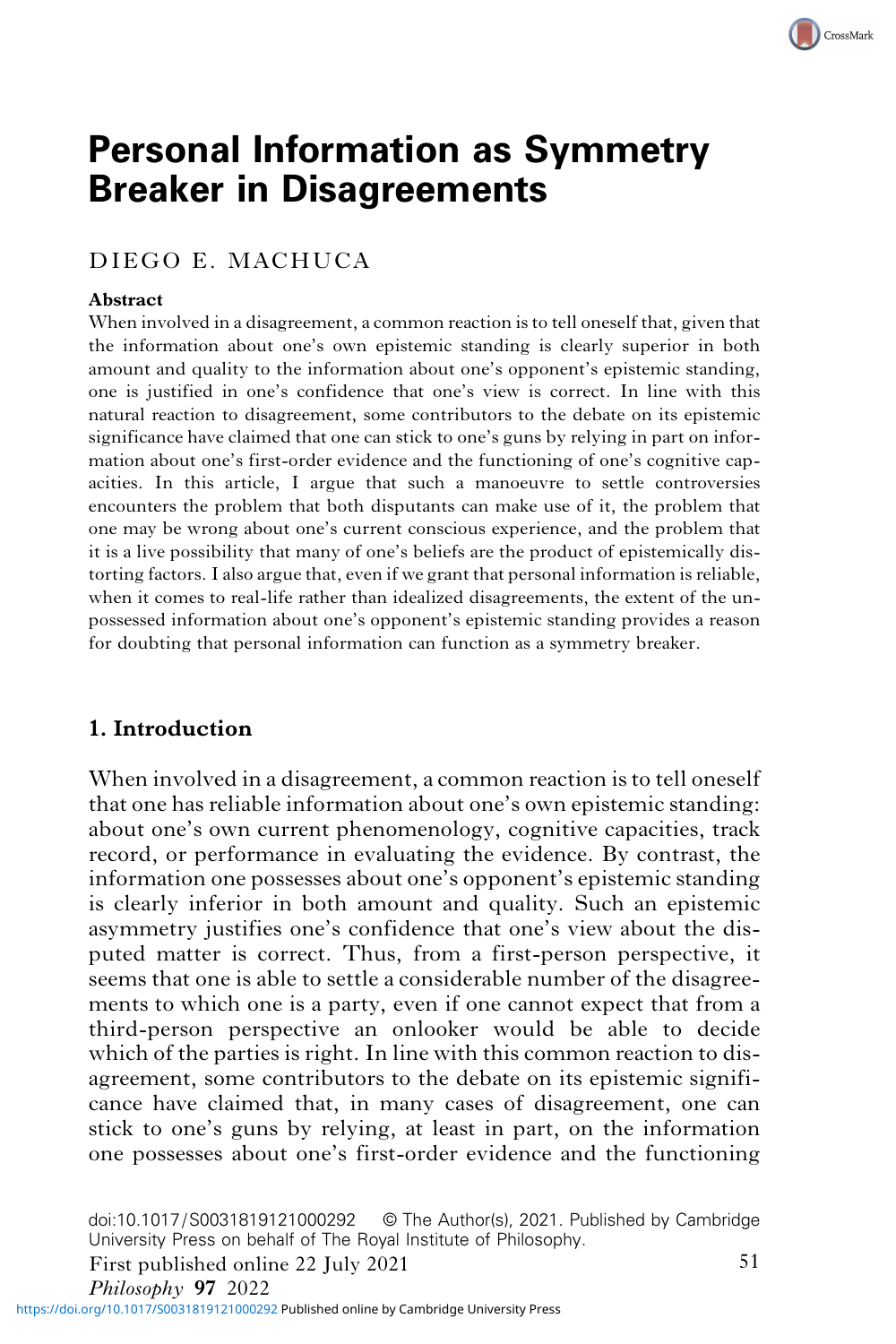of one's cognitive capacities. In this article, I argue that there are strong reasons for suspecting that the appeal to personal information does not provide us with a reliable way of settling controversies from a first-person viewpoint.

In Section 2, I present and critically examine the positions of two of the authors who hold that we have enough information about ourselves to make accurate assessments of our own epistemic standing, and hence to decide whether we are entitled to privilege our own position on the disputed matter over our opponent's. I argue, first, that there is a dialectical-cum-epistemic parity between the disputants inasmuch as they can both have recourse to personal information as a symmetry breaker; second, that it is far from clear that we are entitled to regard ourselves as reliable judges of our own stream of conscious experience; and third, that awareness of our limited access to the evidence and reasons on the basis of which our judgments are formed should make us entertain the possibility that a great many of our beliefs are the product of epistemically distorting factors. I also express reservations about the appeal to epistemic externalism in the context of disagreement. In Section 3, I argue that, even if we set peer disagreement aside as being artificial or idealized and focus instead on real-life controversies, and even if one grants for argument's sake that one possesses much more reliable information about oneself than about one's dissenter, the amount of unpossessed information about the latter seems to raise a serious sceptical challenge. In Section 4, I offer some concluding remarks.

## 2. Personal Information and High Degree of Justified Confidence

One of the reasons on which some authors base their rejection of conciliatory views on peer disagreement is the asymmetry between the information one possesses about one's own epistemic situation and the information one possesses about that of one's rival. The allegedly privileged introspective access one has to one's own mental states and to the functioning of one's own cognitive capacities enable one to avoid engaging in doxastic revision in most cases of peer disagreement.

Ernest Sosa ([2010\)](#page-19-0) rejects the principle of Independence defended by conciliationists<sup>1</sup> because, among other reasons, it cannot be

<sup>1</sup> One possible formulation of this principle is the following: in order to resolve a peer disagreement about a given issue, the disputants must appeal

52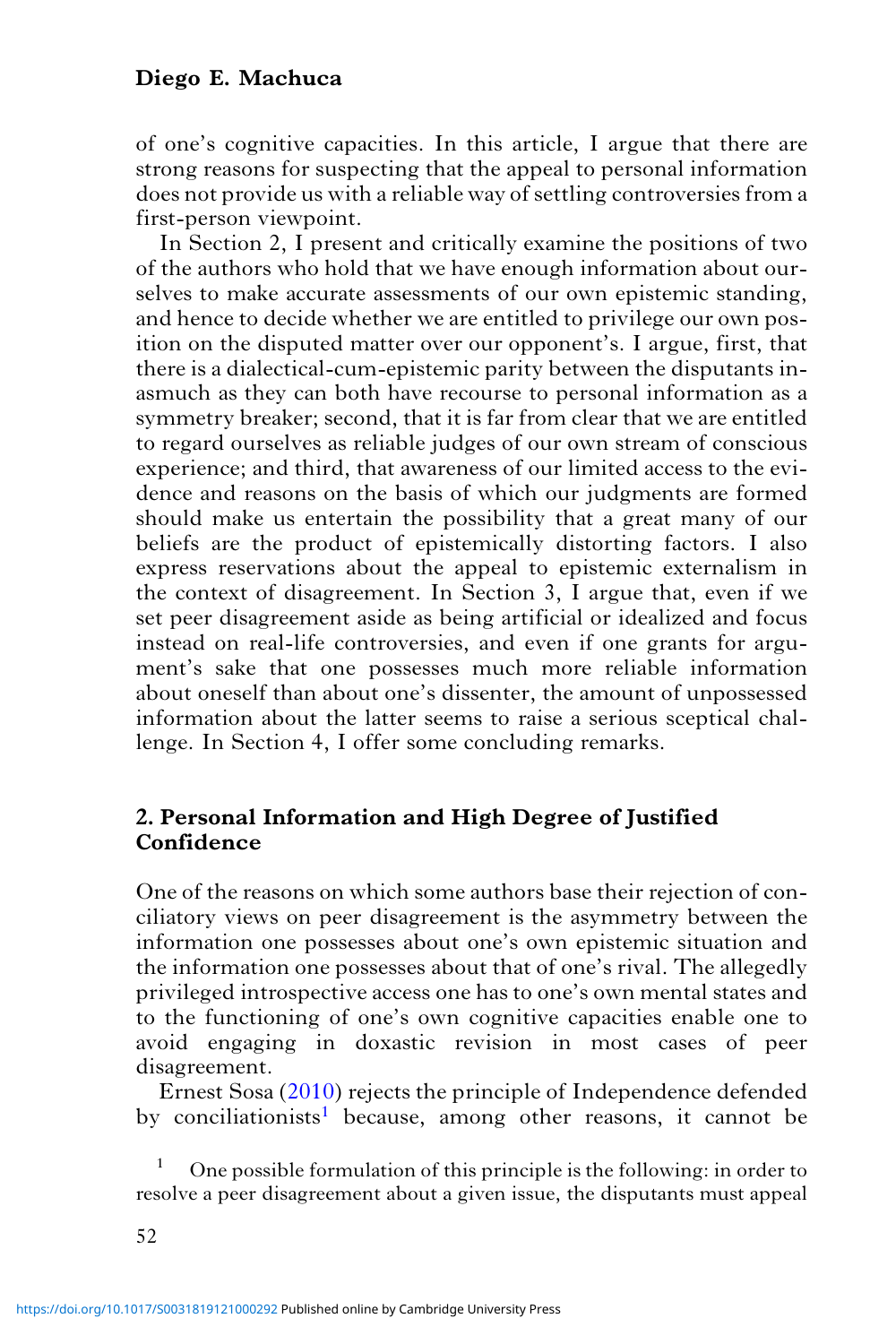properly applied to those disagreements in which the evidence is the phenomenal or the rational given, since in these cases it is legitimate to downgrade one's opponent's ability to assess the evidence by appealing to the substance of the disagreement, even when there is no independent reason for doing so. Sosa remarks that such cases are not relevant to the epistemological problem posed by disagreement because the correctness of one of the sides is so obvious that no further reason in its favour is required and, hence, there is no real dispute. I will, however, consider the example he gives of a disagreement concerning the phenomenal given because it illustrates the personal and social facets of disagreement, and particularly our alleged privileged access to our own mental states:

Suppose you have a headache. What reason do you have for thinking that you do? The important reason is, quite plausibly, simply *that* you do! Is this a reason that enables you reasonably to sustain your side of a disagreement when an employer believes you to be a malingering faker, with no headache at all? If so, then you can after all demote an opponent by relying on the substance of your disagreement. A huge part of your reason for rejecting the employer's claim that you're faking it is the very fact that gives content to your belief, the fact of the headache itself. Here then one has a conclusive reason that makes one's belief a certainty, even if that reason will be useless in a public dispute. It will not much advance your cause to just assert against your employer that you do have a headache, even if this is in fact the reason that makes you certain that you do. (Sosa, [2010](#page-19-0), p. 286)

If I say that I have a terrible headache and ask my boss to let me leave early from work, but he says that I do not really have a headache or that he is not sure that I do, then for me the disagreement is immediately settled inasmuch as I know that I have a headache. But it is not settled publicly, since my boss may have reasons for suspecting: he knows that I have lied in the past, someone whom he trusts has told him that I am lying, or he may have doubts about the reliability of people's testimony in general. Nor is the disagreement easily settled from the viewpoint of an external observer, since he needs to assess both the reasons put forward by the person who claims to have a headache and those given by the one who distrusts the latter's testimony. The fact that the dispute is not resolved from a social or

to reasons that are independent of both their beliefs about the disputed issue and the considerations on the basis of which such beliefs are formed.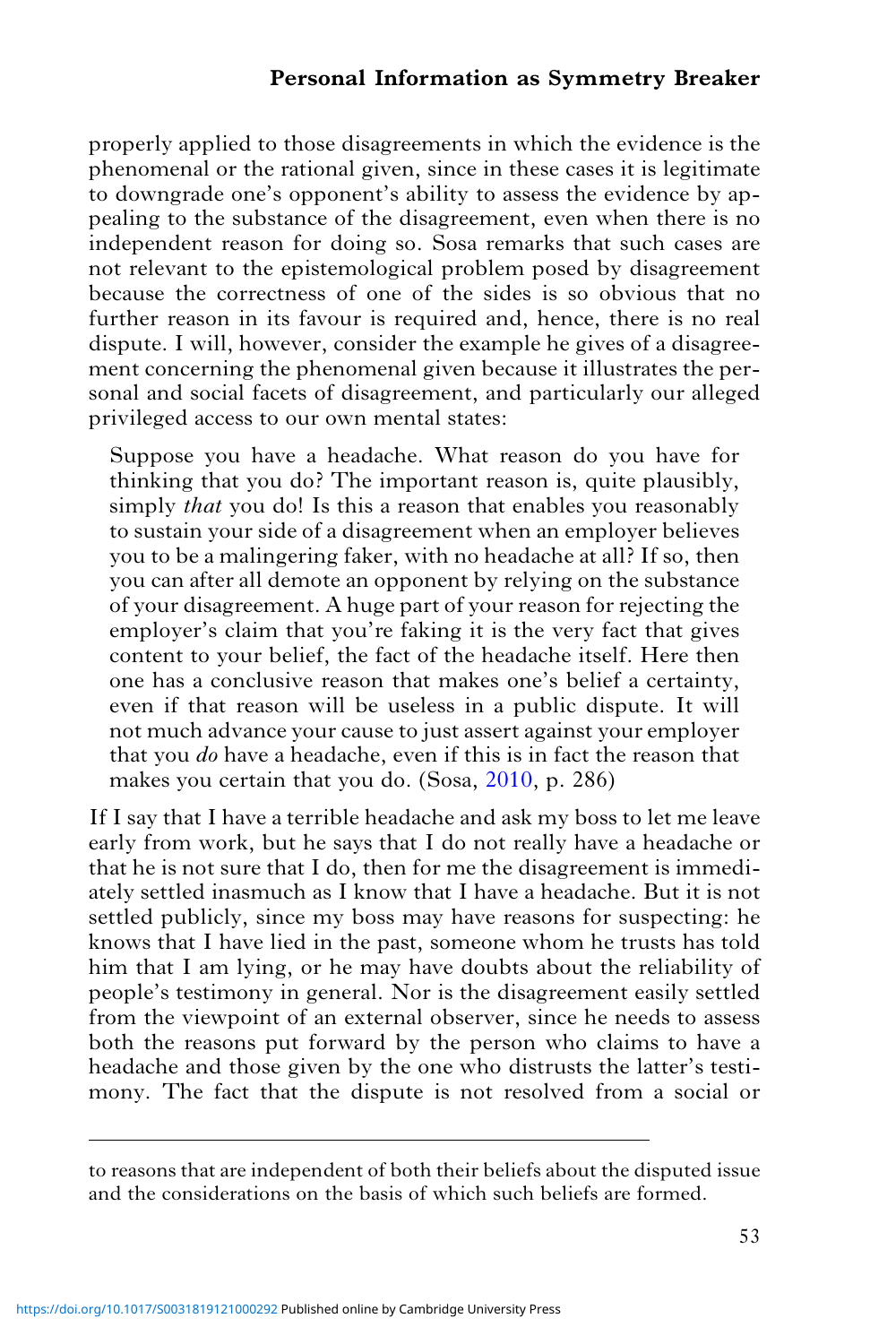public point of view has of course important practical consequences, since I may not get the permission to leave and, if I nonetheless leave, I may get fired. Whether a disagreement has in fact been resolved will at least often depend on whether we are considering the personal or the public standpoint from which the dispute is looked at. It will also depend on what conception of justification one is working with. If one espouses a dialectical conception of justification, then one will require that each side of the disagreement be able to articulate the reasons for upholding their position on the disputed matter. For present purposes, what is of particular interest about the quoted passage is the fact that Sosa seems to rely on the view that, at least in normal circumstances or in the case of 'any obstreperous enough mental state' ([2010](#page-19-0), p. 286), we cannot be mistaken about our own ongoing conscious phenomenology, which is precisely what enables us to easily resolve certain disagreements. There are mental states about which our information is accurate inasmuch as we have access to them through a reliable introspective process. However, it is far from clear that we are entitled to regard ourselves as reliable judges of our own stream of conscious experience, even in circumstances we consider normal or regarding mental states we deem transparent. Eric Schwitzgebel ([2011](#page-19-0)), for one, has taken issue with the view that our ongoing conscious experience is immune to doubt or easily and infallibly knowable. He offers persuasive and empirically informed arguments to the effect that we err or are confused about our stream of conscious experience – emphasizing along the way the disagreements among both laypersons and researchers: we do not know whether we dream in colour or black-and-white; we are not accurate judges of our visual experience of depth, our eyesclosed visual experience, our visual imagery, or our auditory experience of echolocation; we are in the dark about whether we see things double or single and whether consciousness is abundant or sparse; we are prone to go wrong in judging our ongoing emotional phenomenology; and we are at a loss whether there is a distinctive phenomenology of thinking. For instance, over a few decades there have been profound changes in people's opinions about the coloration or lack thereof of dreams, which do not seem to correspond to equally profound changes in the dreams themselves (Schwitzgebel [2011](#page-19-0), chap. 1). Or most people (me included) seem unaware of the fact that they are capable of echolocating objects and deny that they have auditory echoic experience of silent objects, thus failing to appreciate an introspectively discoverable aspect of their phenomenology (Schwitzgebel, [2011](#page-19-0), chap. 4). Schwitzgebel expresses his scepticism about the reliability of introspection quite bluntly: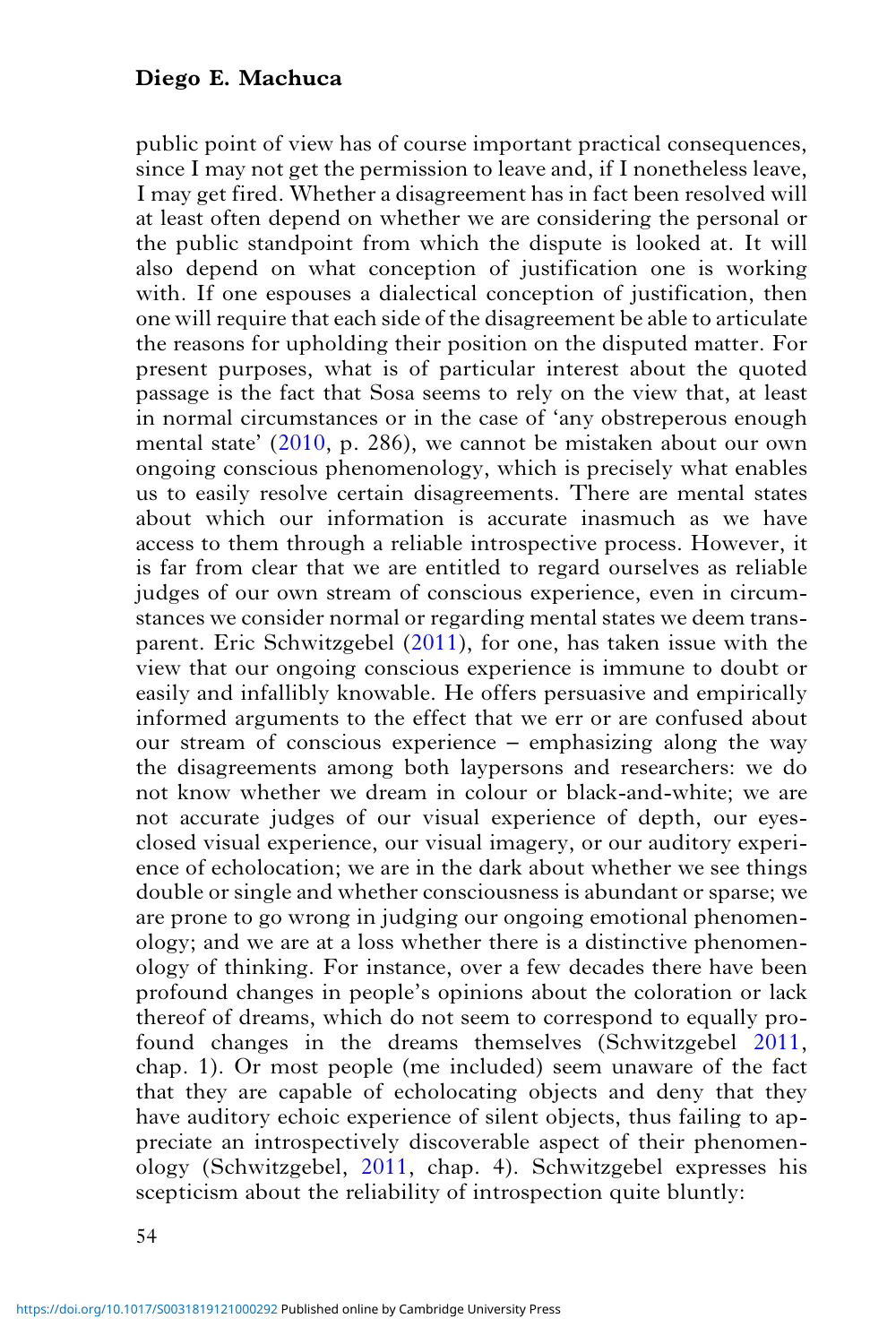The introspection of current conscious experience, far from being secure, nearly infallible, is faulty, untrustworthy, and misleading, not just sometimes a little mistaken, but frequently and massively mistaken, about a great variety of issues. If you stop and introspect now, there probably is very little you should confidently say you know about your own current phenomenology. [\(2011](#page-19-0), p. 129)

Other philosophers, such as D. M. Armstrong ([1963\)](#page-18-0), Gregory Sheridan ([1969\)](#page-19-0), and David Palmer [\(1975](#page-19-0)), have also called into question the view that introspection provides us with privileged access, of one sort or another, to our own current sensations and feelings.<sup>2</sup> And psychologist Timothy Wilson shares Schwitzgebel's position as far as sensations and feelings are concerned, for he rejects what he calls 'the incorrigibility argument', i.e., the view that people's introspective reports about their sensations and feelings are incorrigible or cannot be doubted [\(2002](#page-19-0), pp. 117–25). There are thus at least several philosophers and one psychologist who believe that introspective reports about one's own phenomenology in general, or about one's own sensations and feelings in particular, are not infallible, indubitable, or incorrigible, or who believe that there may be mental states (such as pains and visual sensations) of which we are not aware. If these authors' views about our allegedly privileged access to our ongoing conscious experience is at least prima facie plausible, we have a reason to be cautious regarding the appeal to the phenomenal given or to our own current phenomenology as solid rock upon which we can construct a case for remaining steadfast in the face of certain kinds of disagreement.

<sup>2</sup> It is here useful to bear in mind William Alston's  $(1989)$  $(1989)$  $(1989)$  illuminating distinction between different ways in which one can be taken to have privileged access to one's own mental states: infallibility (one's beliefs about one's mental states cannot be false or mistaken), indubitability (one has no grounds for doubting those beliefs), incorrigibility (no one else can show that those beliefs are mistaken), omniscience (every feature of one's mental states is represented in those beliefs), truth-sufficiency (one's true beliefs about one's mental states are justified simply by virtue of the fact that they are true), and self-warrant (one's beliefs about one's mental states are justified just by virtue of the fact that they are held). Armstrong ([1963\)](#page-18-0) – who employs 'incorrigible' and 'indubitable' interchangeably to refer to what is infallible and 'privileged access' to refer to incorrigibility – targets infallibility, indubitability, and omniscience. Sheridan [\(1969](#page-19-0)) rejects infallibility – for which he uses 'incorrigibility' – while Palmer ([1975\)](#page-19-0) rejects omniscience.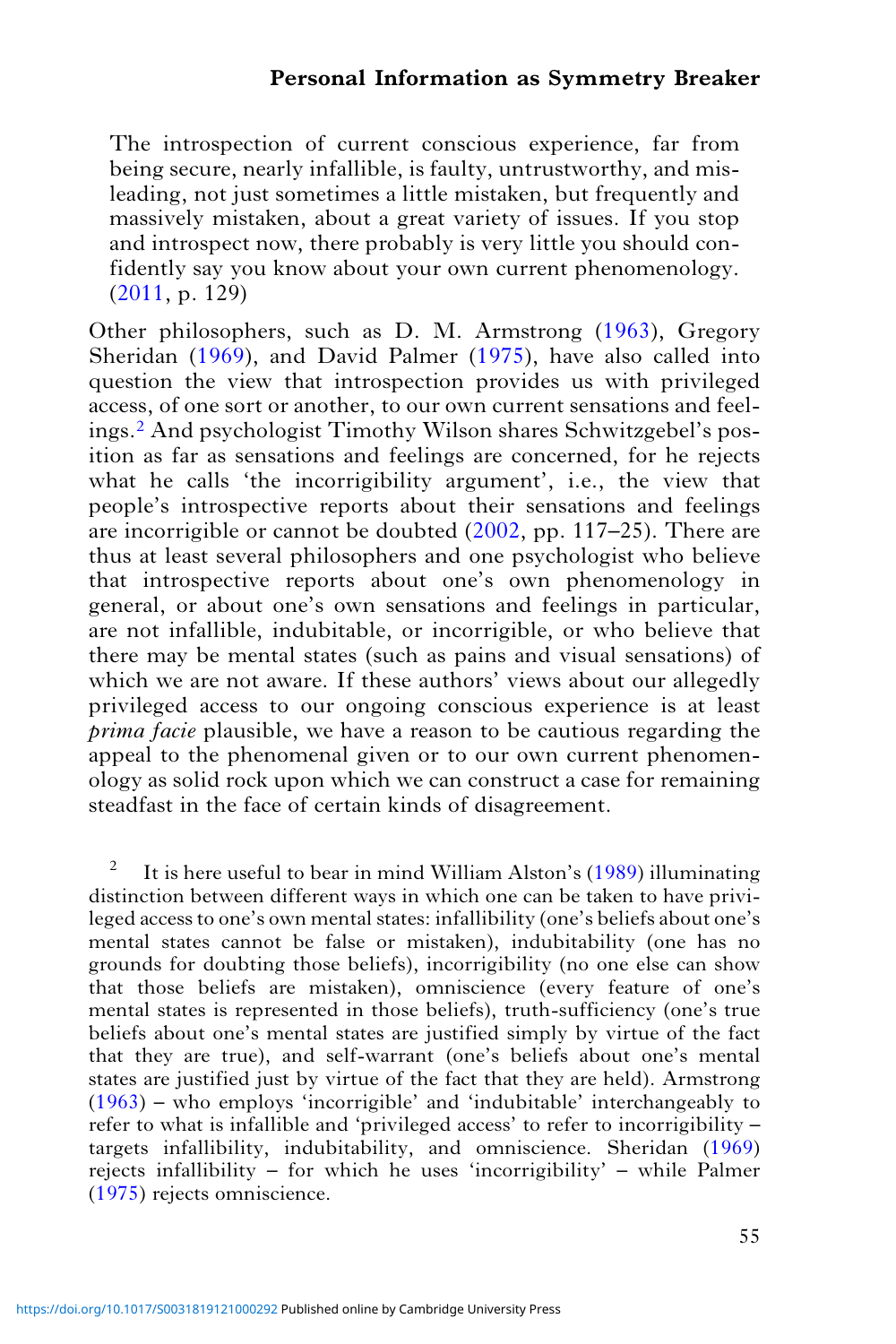If I interpret Sosa [\(2010](#page-19-0), p. 293) correctly, in the case of controversial issues that have no obvious resolutions but regarding which one can nonetheless hold one's ground and demote one's opponent, there is from a first-person perspective a key disparity between the disputants: one has different degrees of confidence in the reliable exercise of one's cognitive competence and in the reliable exercise of one's opponent's cognitive competence. Referring to those who disagree about highly controversial issues, Sosa points out:

None of them is privy to the backing for their opponents' contrary belief, not fully. Yet each might be quite reasonably confident of the competence they themselves exercise, or at least each may have no sufficient independent basis for thinking the other to be a relevant peer. And this is why they might properly downgrade their opponents based essentially on the substance of their disagreement. ([2010,](#page-19-0) p. 295)

Setting aside for the moment the possibility that each party's confidence in the competence they exercise may be wholly unwarranted given the limits of self-knowledge, the fact that each proceeds in the same way in their attempt to justify the reasonability of retaining their belief in the face of known disagreement calls for suspension of judgment – or so it appears to me. Consider, first, that from the thirdperson vantage point of an external observer, it does not seem possible to resolve the dispute inasmuch as each party claims to know that they have competently evaluated the relevant evidence and to lack independent reasons for taking their rival as an epistemic peer. But secondly, and more importantly, if each party becomes aware of Sosa's line of reasoning and, hence, comes to the conclusion that, from their own first-person perspective, they are both reasonable in holding their ground, should this not lead them to withhold their assent? If I am reasonably confident that my cognitive faculties are functioning properly and that I have competently applied them to the examination of the matter under dispute, I then become aware that my opponent is reasonably confident on both counts, and I believe that at most one of us can be right, what is so special about myself that I can simply discard the possibility that I am the one who is wrong? If my rival can be wrong despite his confidence in his correct assessment of the available evidence bearing on the disputed matter, why can I not be wrong despite my confidence in my own correct assessment of that evidence? It seems to me that if, when analysing things from my own first-person perspective, I incorporate information about the way my rival views things from his own first-person perspective, I may gain a weighty reason for significantly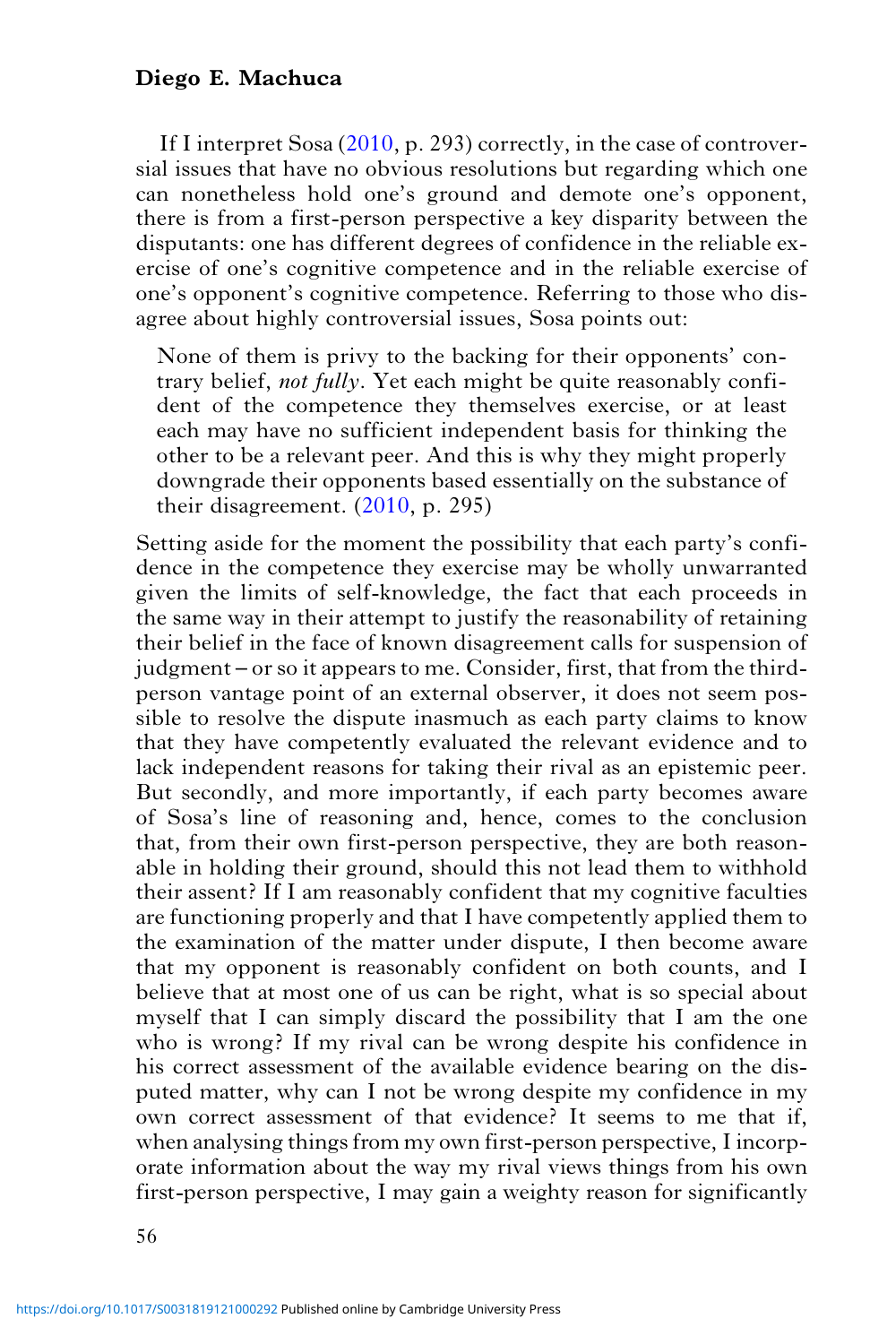lowering my confidence in the correctness of my belief about the disputed matter. There is a dialectical parity between the disputants that has epistemic implications: the information I gain about the symmetric line of reasoning that my rival employs to demote me should make me wonder whether that line of reasoning is as effective to demote him as I think it is. The need to reduce my confidence will be stronger if, in my analysis of the disagreement from a first-person vantage point, I incorporate as well empirical evidence about the limits of introspective knowledge of the reasons for our beliefs and decisions, and about the functioning of our cognitive processes. For example, in their famous article 'Telling More than We Can Know' [\(1977\)](#page-19-0), Richard Nisbett and Timothy Wilson review empirical evidence suggesting that we have little or no introspective access to the higher-order cognitive processes underlying our choices, judgments, inferences, and behaviour. As they put it in a subsequent article, the evidence indicates that 'whatever capacity for direct introspection on cognitive processes may exist, it is insufficient to produce generally accurate verbal reports about the effects of stimuli on one's own behavior' [\(1978,](#page-19-0) p. 118). They claim that sometimes people are unaware of the existence of a stimulus that has influenced a higher-order, inference-based response, sometimes they are unaware of the existence of the response, and sometimes they are unaware that an inferential process of any kind has taken place.3 Thus, to one's first-order evidence about the disputed matter, one would then have to add the higher-order evidence consisting in the fact of the disagreement, the dialectical-cum-epistemic parity between the disputants, and the empirical findings provided by psychological research. When one incorporates such additional information, suspension of judgment seems called for.

It is worth noting that Sosa is aware of the fact that, just as I have incomplete access to my opponent's evidence and reasons, so too do I have partial access to the evidence and reasons on the basis of which my judgments are formed. He observes that hardly ever do we have reflective access to the total body of evidence on the basis of which we form our beliefs, since much of that evidence was acquired by means of various sources, is hidden in the past, and can only be retrieved through retentive memory (cf. Lackey, [2010,](#page-18-0) p. 312). If so, then full disclosure is not possible. Consider the following passages:

See also Wilson ([2002\)](#page-19-0), Wilson and Dunn ([2004\)](#page-19-0), Kahneman [\(2011](#page-18-0)), and Haidt [\(2001](#page-18-0); [2013\)](#page-18-0).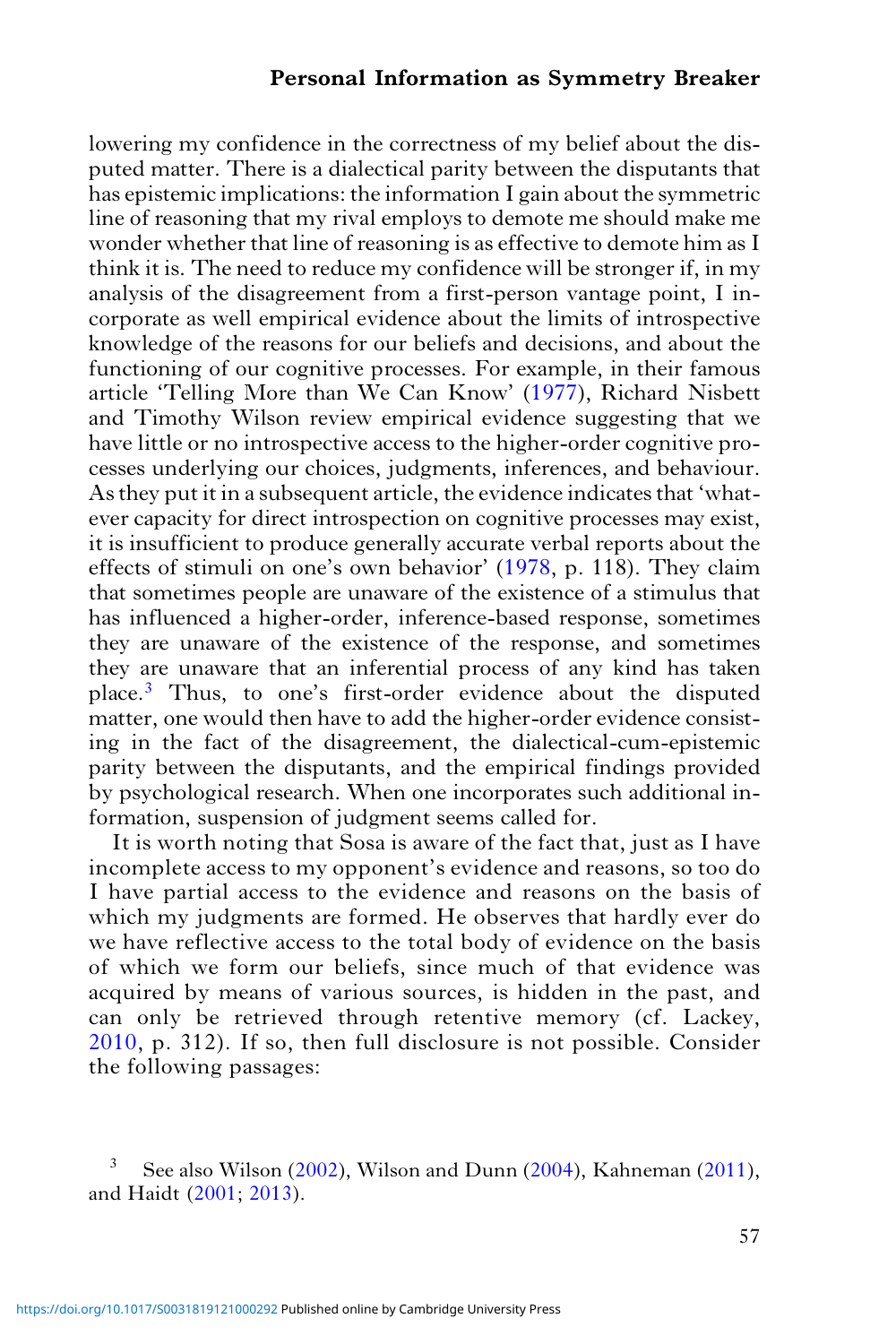Moore's reasoning suggests a way to handle disagreements commonly encountered in fields where controversy abounds. In Moore's case we are unsure of having fully expounded our evidence. Normal cases of deep, important controversy share relevant features that make this comparison interesting. The evidence on which we base belief in our side of a controversy need only be inscrutable, for whatever reason, or at least sufficiently hard to uncover. For it cannot then be displayed for reflection on how well it supports the content of our belief. (Sosa, [2010](#page-19-0), p. 290)

If we can't spot our operative evidence … then we cannot disclose it, so as to share it. And this will apply to our opinions on complex and controversial topics no less than to our belief about our teacher's name or the touchiness of our friend or the stars in the sky. On all these matters we are in the position that Moore takes himself to be in on the question whether he is awake. We have reasons … that, acting in concert, across time, have motivated our present beliefs, but we are in no position to detail these reasons fully. This may be so, finally, as Moore also thought, even in cases where the reasons are in combination quite conclusive. (Sosa, [2010](#page-19-0), p. 291)

Even though I agree with Sosa about how much of the evidence and reasons on which we base our beliefs appears to be beyond our ken, I cannot see how awareness of that fact does not lead us to take a sceptical stance, unless we have an extraordinarily strong faith in the reliability of our cognitive processes. Our ignorance of the sources of our beliefs is so extensive that, to my mind, epistemologists should be much more worried about the possibility that a great many of our beliefs are the product of epistemically distorting factors. This possibility is by itself serious enough to raise a sceptical challenge, but there appears to be ample empirical evidence that it is not a mere possibility, but a common phenomenon, which makes the challenge more pressing (see the references in n. 3 above). Sosa does not share my worries, though, since he claims that although the fact that we cannot fully disclose our evidence may mean that we cannot convince our opponents – may mean, in other words, that our reasons may be *dialectically* ineffective – they can be *epistemically* effective  $(2010, p. 296)$  $(2010, p. 296)$  $(2010, p. 296)$ . À la Moore, he maintains:

Our inability to defeat an opponent in public debate need not rationally require us to abandon our beliefs. For various powerful reasons, our beliefs can be grounded adequately in reasons that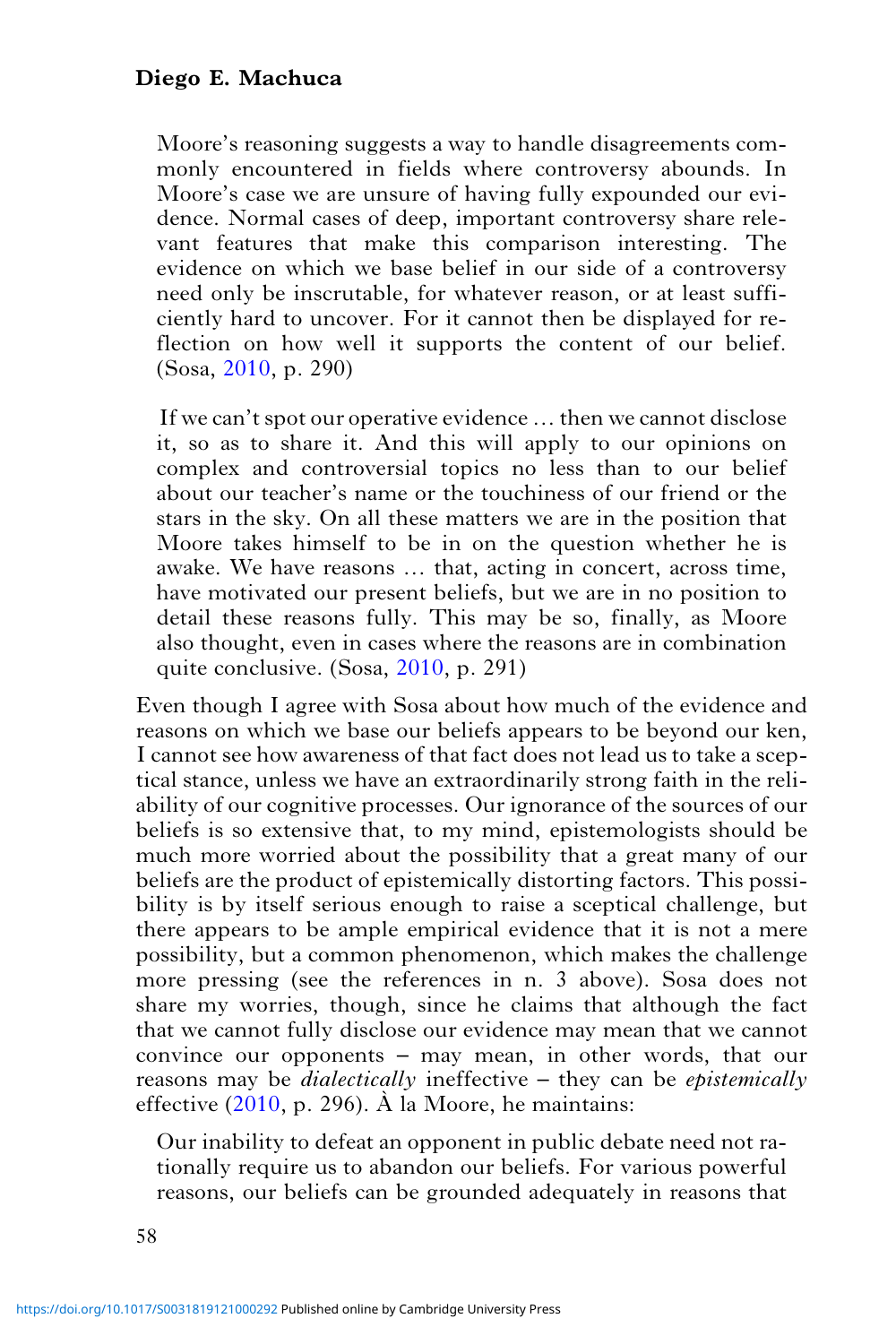give us no dialectical advantage, either because they offer no dialectically persuasive leverage, or because they are undisclosably beyond our reach. While appealing to this fact, finally, we must avoid a dispiriting obscurantism, but we need to recognize also that it is a fact... (Sosa, [2010](#page-19-0), pp. 295–96)

Sosa defines the obscurantism in question as the 'position that our reasons, far removed in our past, or deeply lodged in our subconscious, cannot be uncovered for critical inspection' ([2010](#page-19-0), pp. 291–92). Despite his exhortation not to fall into such a position, it seems to be precisely the one that accurately describes the fact he asks us to recognize. Be that as it may, we saw above that studies in cognitive psychology provide us with evidence that seems to indicate that a great deal of our reasons cannot be disclosed for critical scrutiny. Now, in the kind of disagreement Sosa has in mind, the correctness of the position one advocates is not obvious, so that one needs further reasons, which nonetheless one cannot (fully) disclose. However, he claims that, even though one cannot fully explain those reasons either to others or to oneself, one's position is adequately grounded in them. He also claims that one can reasonably continue to hold a given opinion in the face of known disagreement provided one is confident that one has exercised one's competence in evaluating the available evidence or provided one has no independent reason for thinking that one's rival is a peer on the matter under consideration. Dialectical unpersuasiveness may have important practical effects, but this by itself does not undermine the epistemic justification of a given position unless one adopts a dialectical conception of justification. Though I think that, at least in certain contexts such as the philosophical arena, one is expected to be able to articulate one's reasons, I claim no strong preference for any view of justification. What I do find problematic, and surprising, about Sosa's view is that he does not seem to realize that our dramatically limited access to the reasons for our beliefs and the processes that lie behind our belief-formation should make us wonder also about the epistemic credentials of our own beliefs. At least in the case of many disagreements, such a cognitive limitation should undermine my preference of my own position over that of my rival for the simple reason that I cannot determine whether my reasons for presently holding certain beliefs are rationally grounded considerations or rather prejudices, my blind acceptance of authority, certain past pleasant or unpleasant experiences, my current emotional states, or some other epistemically contaminating factor. Our ignorance of the actual origins of at least a considerable number of our beliefs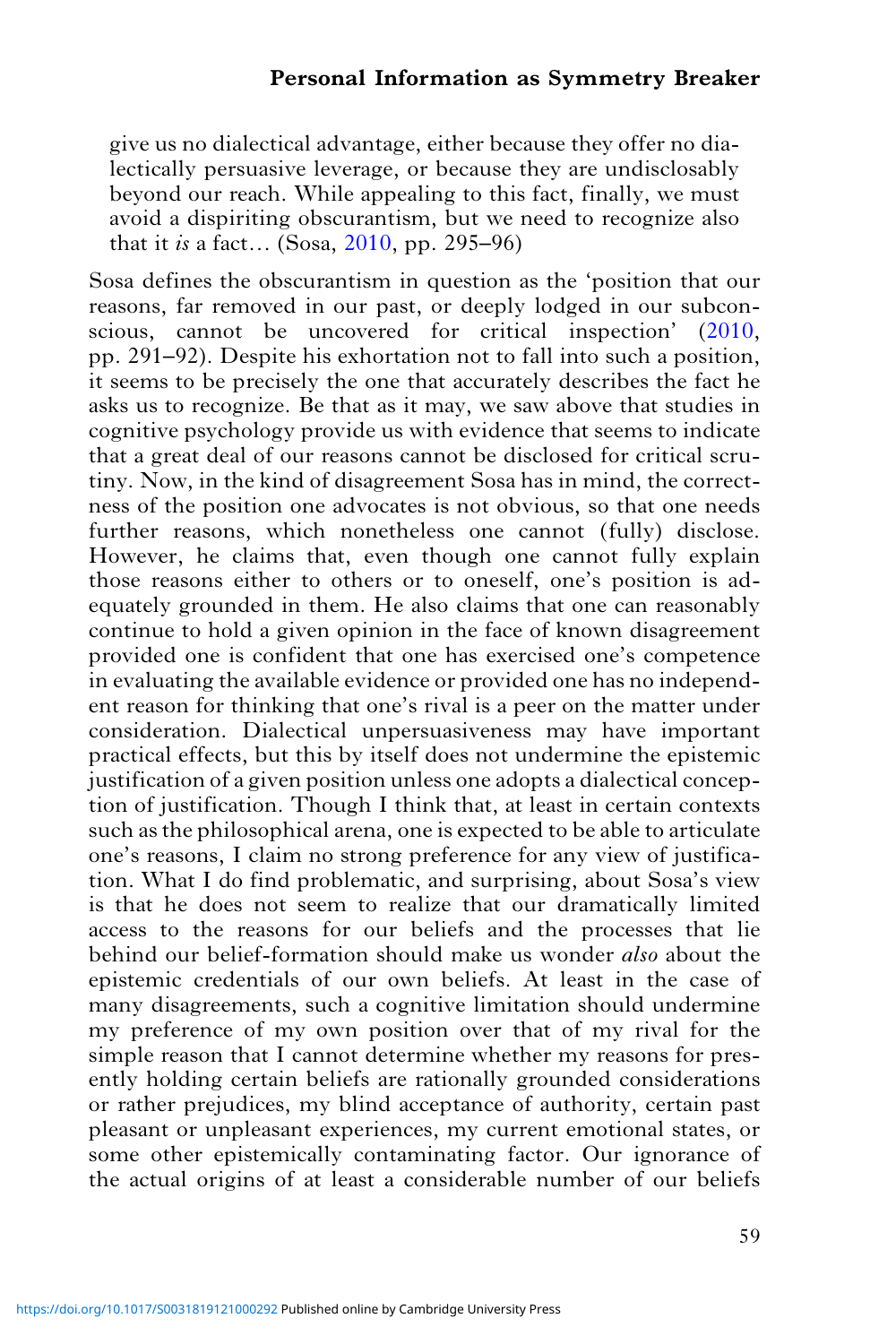results in our taking those beliefs to have epistemic credentials that either they lack or we have so far no evidence they have. For example, as Sosa correctly remarks, to retrieve much of our evidence we rely on the operation of memory. The problem is that empirical studies on confabulation and eyewitness testimony provide abundant evidence that memory is a constructive process rather than simply a passively recording process.<sup>4</sup> This means that, in at least a considerable number of cases, the events we remember are drastically distorted or manipulated, and that we create stories that help us make sense of our attitudes and our lives.

Jennifer Lackey [\(2010](#page-18-0)), too, emphasizes that the asymmetry between the information one possesses about the reliability of one's cognitive capacities and the information one possesses about the reliability of one's rival's is a key part of the strategy that enables one to retain confidence in one's belief in the face of many real-life disagreements.<sup>5</sup> I will focus on two of her imaginary cases of real-life disagreement. In the first, she disagrees with her friend Edwin about whether their roommate Estelle is eating lunch with them at the dining room table in their apartment (Lackey, [2010](#page-18-0), pp. 306–307). She first remarks that, if one considers the situation from her own perspective, then not only does it clearly seem to her that her friend is present at the table, but she has never in her life hallucinated an object, she has not been drinking or taking drugs, she has her contact lenses in, her eyesight functions reliably when her nearsightedness is corrected, and she knows all of this to be true of herself. As a result, even if prior to the disagreement she had good reason to consider Edwin an epistemic peer, it is rational for her to continue to believe that her friend is sitting at the table. She then adds that, given the extraordinarily high degree of justified confidence with which she holds her belief about Estelle's presence at the table, the fact that Edwin disagrees with her is best taken as evidence that something has gone wrong with him. It thus seems that, in the toy case under consideration, Lackey takes the high degree of justified confidence with which she holds her belief to rest, at least in

See, e.g., Loftus ([1979;](#page-18-0) [1993](#page-18-0); [1997\)](#page-18-0), Loftus and Pickrell [\(1995](#page-18-0)), and French, Garry, and Loftus [\(2009\)](#page-18-0).

<sup>5</sup> Christensen ([2011,](#page-18-0) pp. 9–10) and Matheson [\(2015](#page-19-0), pp. 103–104, 118, 121–22), too, endorse the view that personal information can, in the case of real-life disagreements, legitimately function as a symmetry breaker. While Lackey and Sosa are steadfasters, Christensen and Matheson are conciliationists. This is not surprising, for at least most conciliationists reject radical forms of disagreement-based skepticism.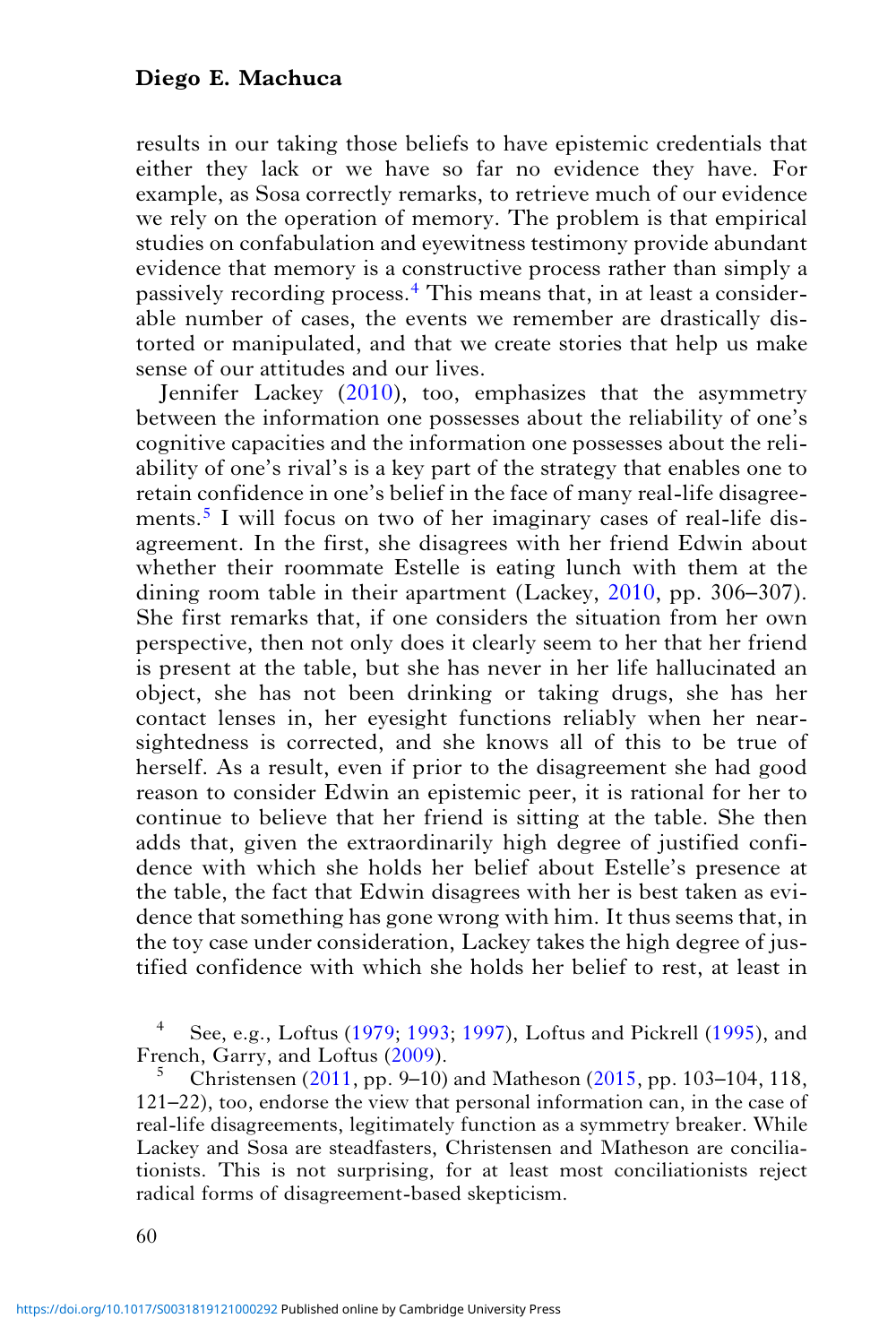part, on both her reliable access to her current phenomenologically vivid experience and her accurate knowledge about the past and present normal functioning of her cognitive faculties. More succinctly, it seems that it is what she knows about her epistemic situation that enables her to claim that her high degree of confidence is justified.

In the second imaginary case, she disagrees with a long-time neighbour, Jack, about the location of a Chicago restaurant the two of them frequent (Lackey, [2010,](#page-18-0) pp. 308–309). Although prior to the disagreement neither of them had any reason to suspect that the other's memory was in any way deficient and they viewed each other as epistemic peers regarding knowledge of the city, she claims that she is perfectly justified in her confidence about the restaurant's location. For she has lived in the city for many years, knows the city extremely well, has eaten at the restaurant many times, has not been drinking or taking drugs, has substantial evidence for the reliability of her memory, and knows all of this to be true of herself. She then adds that, given the substantial amount of credence and epistemic support enjoyed by her belief, it is clear that her neighbour's disagreement is evidence that something is wrong with him: he may have been drinking, or be delusional, or be suffering from some kind of memory loss. Once again, it seems that, in the toy case in question, her high degree of justified confidence in the truth of her belief rests, at least in part, on what she knows to be true of herself. However, Lackey ([2010](#page-18-0), p. 309) actually regards these as two different conditions that must be met together to function as a symmetry breaker, i.e., as something that indicates that the epistemic status of one of the disagreeing parties is superior to the other's. Thus, the key to avoiding the need to engage in doxastic revision in the face of known peer disagreement lies both in the fact that one usually has information about oneself that one lacks about one's rival and in the fact that one's high degree of confidence in one's own belief is justified.

With respect to the first condition, it should be emphasized that the amount of information one has about oneself is, as noted above, much more limited and inaccurate than one may like to think. It is therefore not clear that, in Lackey's toy cases, one can confidently affirm that one has never hallucinated, that one is not being delusional, or that one is not suffering from memory loss. Moreover, both our own experience and the psychological literature teach us that people in those states do not usually consider themselves to be in them, which is precisely what happens in the perception and restaurant cases, since one's rival is highly confident about the absence of one's friend at the dining room table or about the location of the restaurant, even though one thinks that there is definitely something wrong with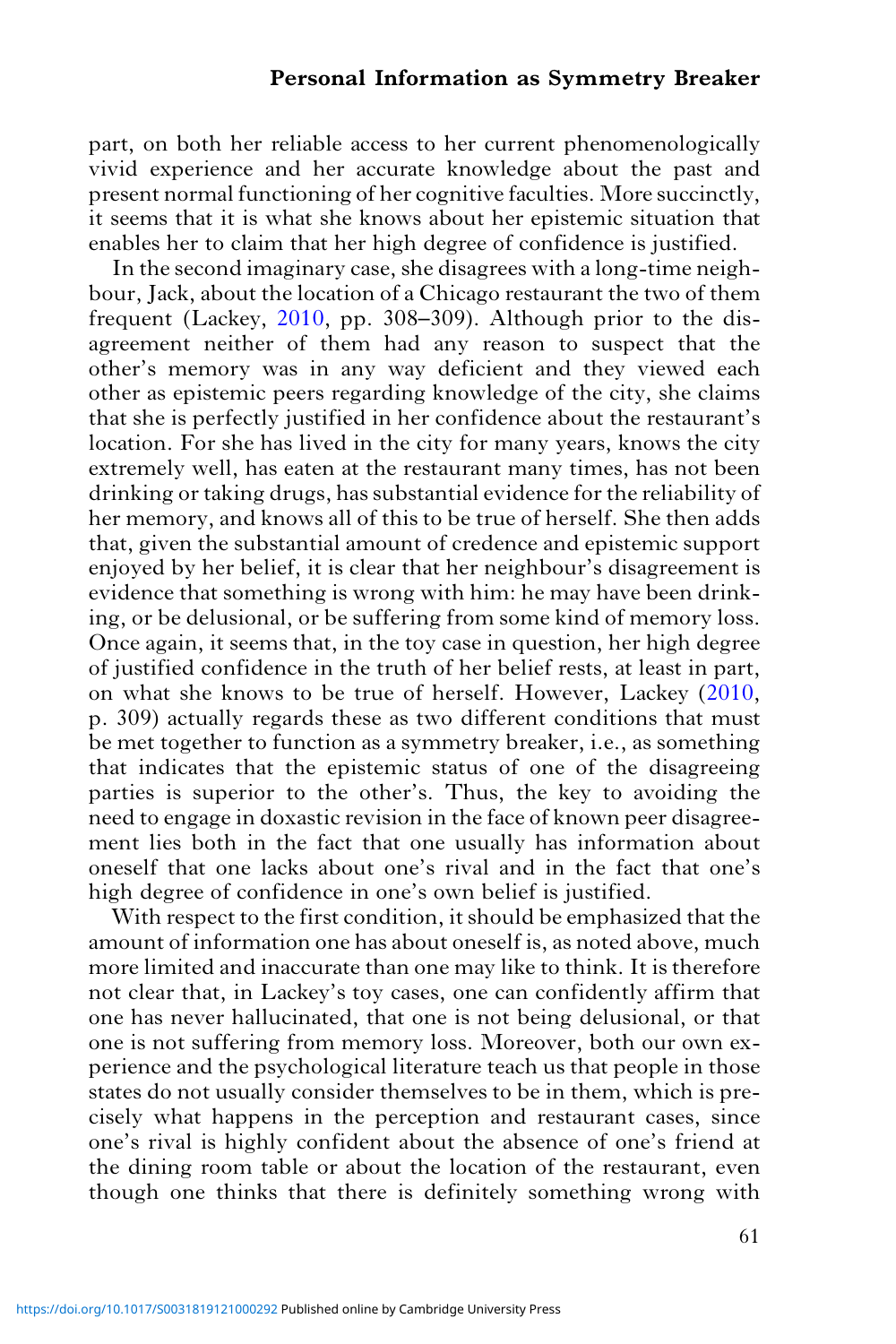him. Now, if one can entertain the possibility that something has gone awry with one's dissenter and that he is unaware of it, why can one not entertain the possibility that the same has happened to one? Note also that, as already observed when examining Sosa's position, there seems to be a key symmetry between the contending parties that is dialectical but that has epistemic implications: just as I can appeal to the information I possess about myself to dismiss my dissenter's belief about the disputed matter, so too can he appeal to the information he possesses about himself to dismiss my belief about it. This symmetry can be appreciated not only from a third-person perspective but also from a first-person perspective: each disputant may become aware that both have access to their own (accurate or inaccurate) personal information and that both can reason in the same way in dismissing their rival's opinion. Such awareness is part of each party's total available evidence bearing on the disputed matter and might contribute to their adopting a humbler and more conciliatory stance. I should emphasize that my considerations against the personal-information strategy do not work only if its proponents maintain that we have perfect access to our own cognitive states. For my point has been that it is far from clear that we have better access to what is happening with ourselves than we do to what is happening with our dissenters. Hence, I think that neither version of the personal-information strategy succeeds in showing that we are entitled to be more confident in our own answers to the disputed issues.

What about the second condition mentioned by Lackey, i.e., the high degree of justified confidence in one's belief? The first thing to point out is that the two contending parties may have a high degree of confidence in their respective beliefs, so that we must find a non-question-begging way of determining which party is in fact justified in having such a degree of confidence. Lackey adopts here an externalist position. Regarding the disagreement about whether Estelle is at the dining room table with her and Edwin, she invites us to suppose that Edwin denies Estelle's presence at the table because he is hallucinating, and that his hallucination is caused by the fact that, unbeknownst to him, he was drugged by a friend. Edwin is not aware of his present state because the drug produces no discernible signs. Lackey then argues that, although she is happy to grant that, from a purely subjective point of view, Edwin is as reasonable in his belief as she is in hers, their beliefs are not equally justified inasmuch as they are not produced by processes that are equally reliable or truth-conducive: in her case the belief is the result of a veridical perceptual experience, while in Edwin's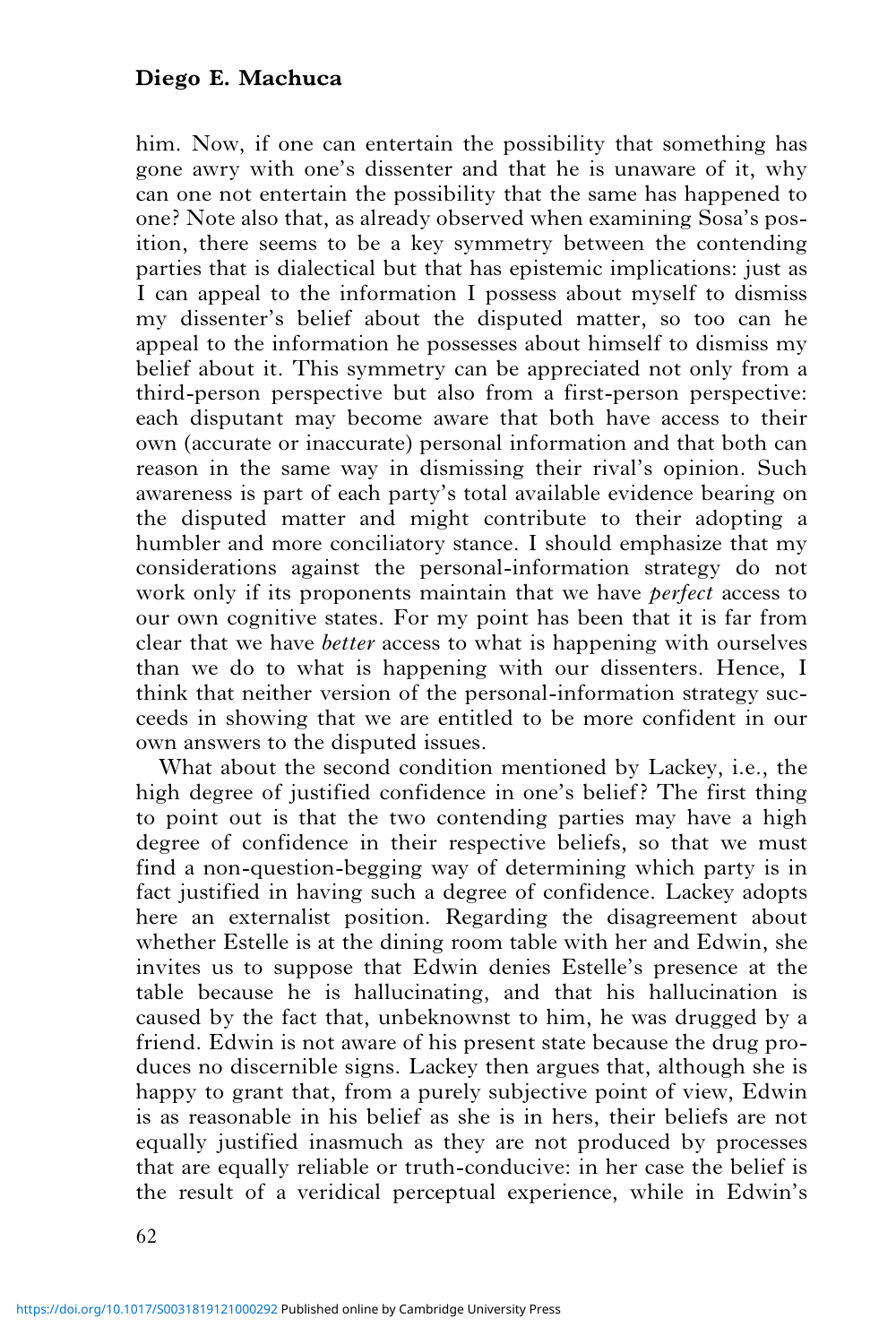case the belief is the result of a hallucination (Lackey, [2010,](#page-18-0) p. 320). I confess that I do not see how externalism is useful for disputants who want to find a way of resolving the disagreement in which they are involved. Even if from the vantage point of a hypothetical external observer who is fully informed of the whole situation it is possible to determine which of the conflicting beliefs was produced by a reliable or truth-conducive process, this is much more difficult from the vantage point of the disputants themselves. I may claim that my belief was caused by a reliable or truth-conducive mechanism, but so too may my opponent. In order to legitimately affirm that he is hallucinating while my belief is the result of a veridical perceptual experience, it seems that I need to offer, not only to my disputant but also to myself, reasons for claiming that I am not the one who has unknowingly taken a drug that produces no noticeable signs. If so, then in order to resolve a disagreement of which one is part, one needs reasons for claiming that the cognitive process that caused one's belief is reliable or truth-conducive, and to do so one needs to have some sort of access to that process. Imagine that my disputant and I are both externalists. If I were to say that my view on  $p$  is correct because it was formed by a reliable belief-forming process and that unfortunately my rival's was formed by one that is unreliable, he would most probably rejoin by saying that it is his view on  $p$  that has been produced by a reliable belief-forming process and that unfortunately mine was produced by one that is unreliable. How should one react? One might well say: 'My poor fellow externalist, he doesn't realize that in this case his belief has not been reliably produced, and hence that he's got things wrong'. Alternatively, one might say: 'If it is possible that this guy has got it wrong but can't see it and believes instead that his belief has been formed by reliably functioning faculties, what's so special about myself that the same can't be happening to me?' It seems that one needs to know not only that certain cognitive processes are reliable, but also that in the specific situation in which one finds oneself one's belief is indeed the result of one or more of those processes. If disagreement poses a challenge the disputants need to meet in a way they regard as responsible or non-arbitrary, then externalism does not seem to be up to the task.

Before moving on to discuss the epistemic significance of the unpossessed information about one's opponent epistemic standing, I would like to address two objections to my case against the personal-information strategy.

The first objection maintains that, if you disagree with your friend about whether a third person is sitting at your table and conversing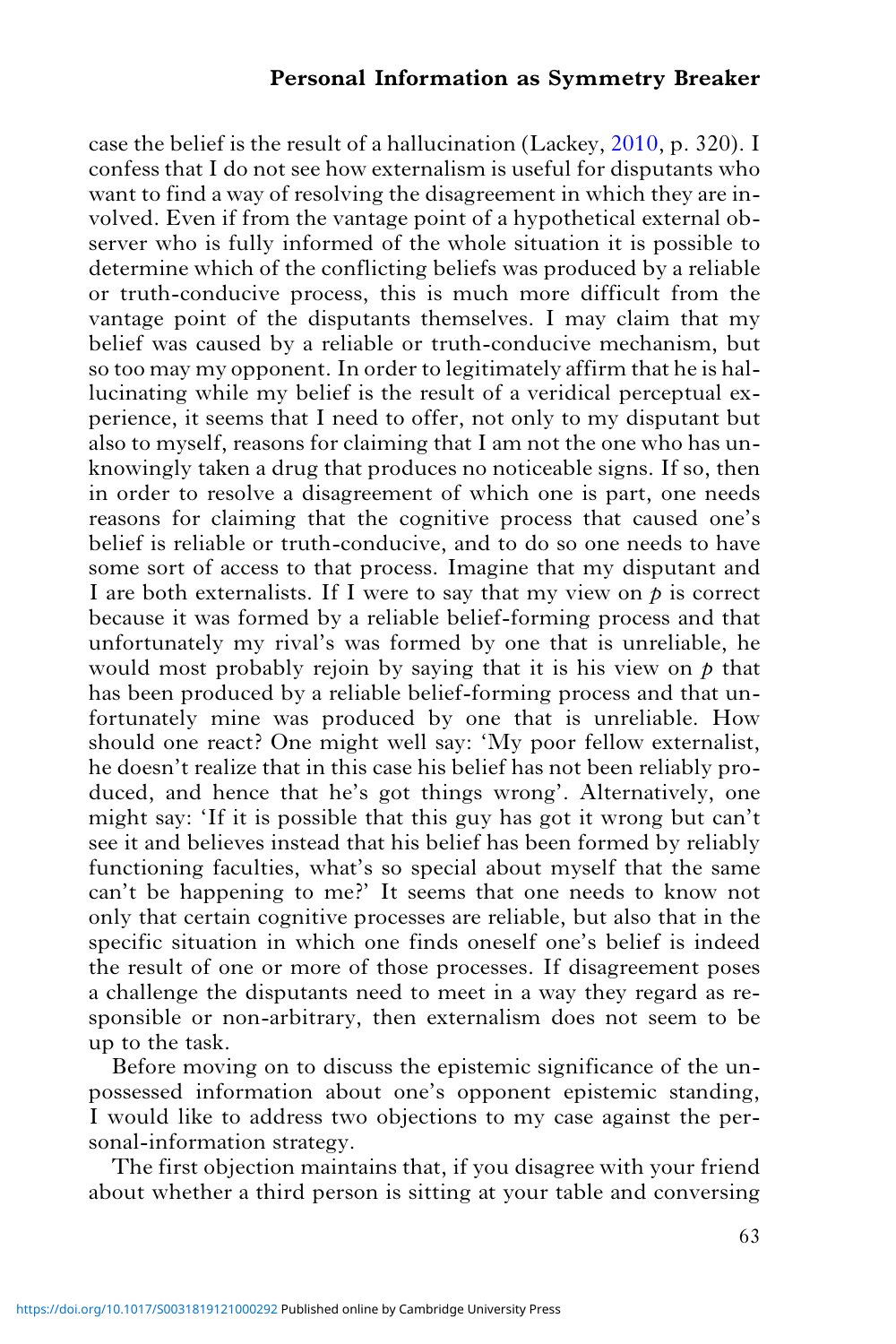with both of you, antecedently improbable possibilities – such as that one of you is lying or have taken a hallucinogen – become germane. Even if unconditionally you started out roughly equally confident that both would be honest and that neither took LSD, conditional on one of you lying, it is natural to be more confident that it is the other person, for you can generally tell when you are. Likewise, conditional on one of you having taken LSD, it is natural to be more confident it is the other person, for you generally remember whether you took a drug.<sup>6</sup>

In reply, I should first note that I do not deny that your friend may be lying or may have taken LSD, and that you may have independent evidence on the basis of which you can justifiably conclude that such is the case – you know that your friend likes pulling your leg or that he likes taking LSD from time to time. However, if, unbeknownst to you, you have been drugged by someone, you will not remember having taken LSD. And if you have taken LSD and thereby hallucinate that someone is sitting with you and your friend at the table and conversing with you, then, in reporting this experience, you will not be lying, for you do believe that the experience is veridical. Of course, if you can successfully rule out the possibility of having been inadvertently drugged or the possibility of having a psychotic break, then you may have justified confidence that your cognitive faculties are functioning properly. The problem is, I think, that once you realize that people in those situations are typically unaware that they are delusional, the fact that someone whom you antecedently consider an epistemic peer disagrees with you seems to give you a weighty reason for taking the above possibilities seriously. After all, you think that it is real possibility that your epistemic peer is delusional without his realizing that he is; and, once again, what is so special about yourself that you can confidently discount the possibility that that is what is happening to you?

The second objection maintains that the trust in the deliverances of one's own cognitive faculties is unavoidable and that there is a significant asymmetry between the level of one's trust in oneself and the level of one's trust in others. Since self-trust is not a matter of empirical adjudication but a requirement for a lot of our cognition to even get it to do what we need it to do, the empirical studies to which I had recourse above do not hold all that much weight against it.<sup>7</sup> This objection is in line with David Enoch's ([2010\)](#page-18-0) argument against conciliationism (the Equal Weight View in particular), which is based on

 $\frac{6}{7}$  This objection was raised by an anonymous referee.

This objection was raised by a second anonymous referee.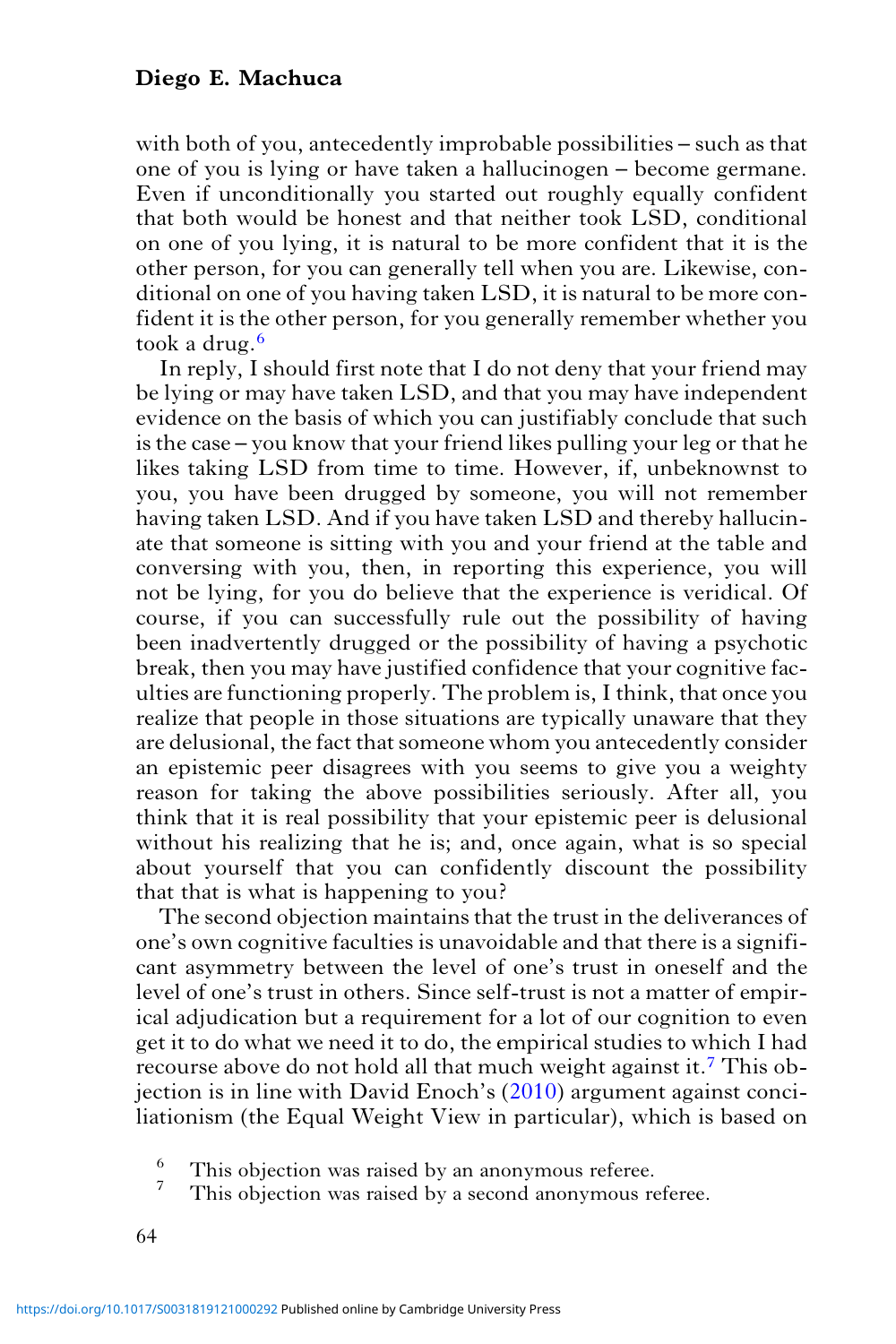the ineliminability of the first-person perspective and the self-trust that comes with it.<sup>8</sup>

In reply, it should be noted that, just like myself, my rival will probably appeal to self-trust. From my own first-person perspective, I then become aware both of the dialectical symmetry resulting from the fact that both my rival and I appeal to self-trust in an attempt to show that one is entitled to stick to one's own view in the face of disagreement, and of the fact that I regard my rival's view as incorrect or unjustified despite his relying on self-trust. Such awareness seems to undermine self-trust as a reliable source of true or justified beliefs: I can regard a rival as holding false or unjustified beliefs about many of the issues regarding which we disagree despite his relying on selftrust. I thus become aware that self-trust is no guarantee that my beliefs about controversial issues are true or justified. For what is so special about myself that, unlike my rival, I cannot be mistaken or unjustified despite relying on self-trust? If at most one of the disagreeing parties may be correct, then self-trust does not prevent at least one of them from getting things wrong: my rival got things wrong despite his trusting his own opinions, or I did despite my trusting my own opinions, or maybe both did despite trusting our respective opinions. If this is so, then I may be unable to eliminate the first-person perspective and unable not to rely on self-trust when making decisions particularly about practical matters, but I may still be able, from my own first-person perspective, to call into question self-trust as a reliable source of knowledge or justification. Ineliminablility entails neither infallibility nor reliability: the fact that we cannot but use our cognitive faculties when inquiring does not entail that these faculties are either infallible or reliable, or that they are less fallible or more reliable than the cognitive faculties of our opponents. For instance, I may be unable not to rely on my memory, but this does not entail that it is infallible or reliable, or that it is less fallible or more reliable than my opponent's.

## 3. Real-Life Disputes and Unpossessed Information

The notion of epistemic peerhood is sometimes understood as implying perfect epistemic parity or symmetry between the disputants. As some authors have emphasized, such a way of framing the discussion

<sup>8</sup> For other views that appeal to self-trust to justify steadfastness in the face of (certain cases of) peer disagreement, see Foley [\(2001](#page-18-0), pp. 79, 108–112), Wedgwood [\(2010](#page-19-0)), Pasnau ([2015\)](#page-19-0), and Schafer ([2015](#page-19-0)).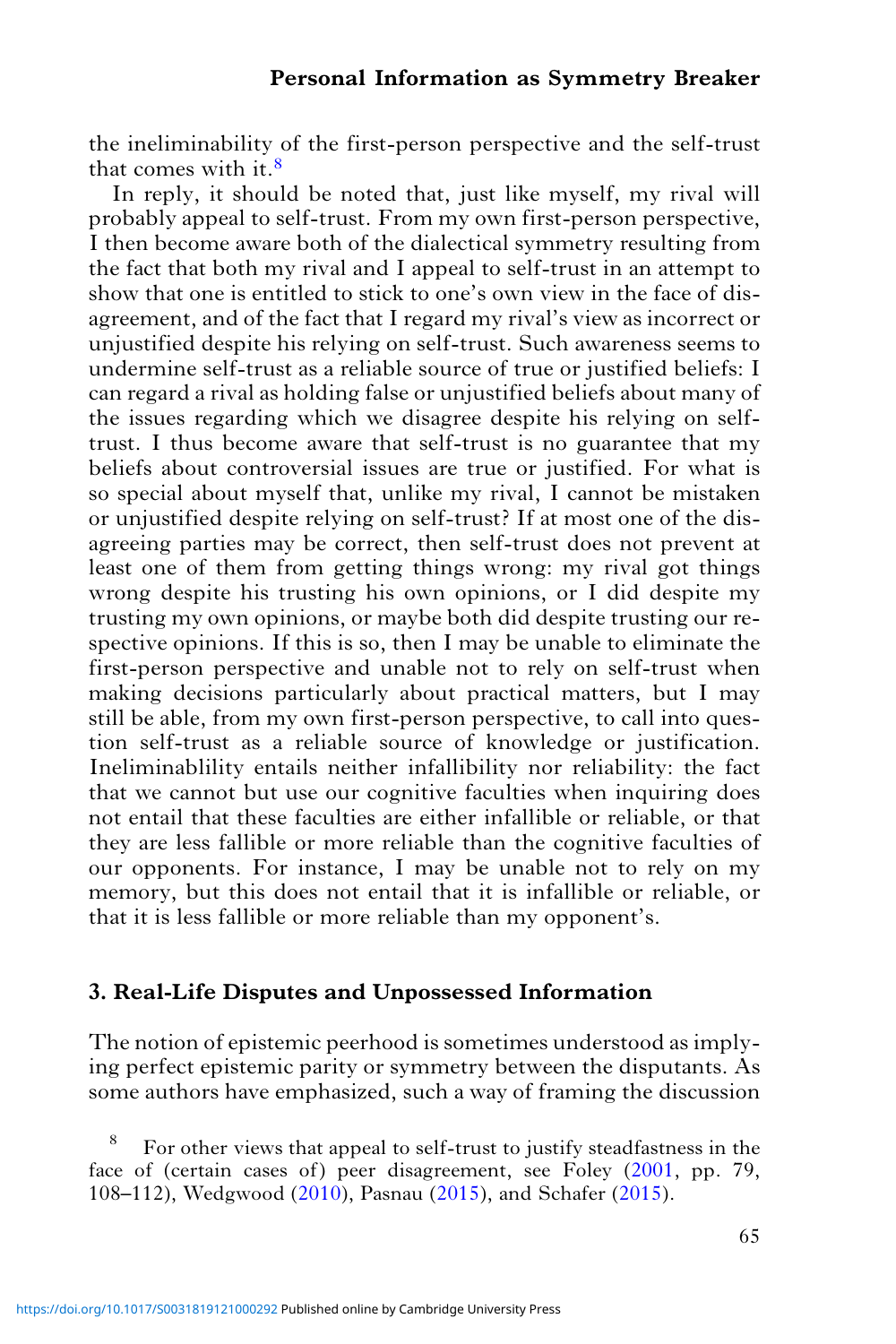of the epistemic significance of acknowledged peer disagreement faces the problem that, given that it is artificial or idealized, the conclusions arrived at in that discussion cannot be carried over to realworld controversies – which are (or should be) those we are interested in resolving.<sup>9</sup> Indeed, may two persons be perfect epistemic equals? That is, may they both be fully acquainted with all the same available evidence bearing on the disputed matter, possess the same cognitive capacities, and reliably employ these capacities when examining the matter at hand to the same degree? It seems that the only reasonable answer is an emphatic 'No'. But even if the answer is 'Yes' and there exist epistemic equals, is it possible to determine that any two individuals are epistemic equals so that one can legitimately talk about a peer disagreement that is acknowledged to be so by the disagreeing parties? It does not seem very likely. Alternatively, even though two individuals differ in one or more of the three respects mentioned above, may they both be, on the whole, equally good at evaluating the matter under consideration? This seems more likely, but I am unsure whether two individuals can be equally good at evaluating a given matter. But granting that there exist epistemic equals in this less stringent sense, is it possible to determine that any two individuals are such that one can legitimately talk about a peer disagreement (again, in a less stringent sense) that is acknowledged, recognized, or known to be so by the disagreeing parties? Though this seems more likely than determining that two individuals are equals in the three respects mentioned above, it is no easy task when it comes to real-life situations.

If we tend to reply to the foregoing questions in the negative, it seems that conciliationism – with its narrow or wide-ranging sceptical implications, depending on the version adopted – could at most be a position one should embrace in the face of a kind of disagreement – acknowledged peer disagreement – that is merely fictional. However, even if we set acknowledged peer disagreement aside and focus instead on actual controversies with all their complexities, scepticism is not out of the picture, but becomes even more threatening. Real-world disputes offer a particularly fertile ground to scepticism. Notice, first, that even if it were granted for the sake of argument that reliable self-assessment is possible because our self-knowledge is extensive and mostly accurate, one's (partial) lack of information about the quality of one's opponent's evidence, the general reliability of his cognitive capacities, and the functioning of these capacities in the specific circumstance of the disagreement poses a serious problem

<sup>9</sup> See, e.g., Lackey [\(2010,](#page-18-0) pp. 303–305), King [\(2012](#page-18-0), pp. 251–66; [2013](#page-18-0), pp. 199–201), and Sherman [\(2015,](#page-19-0) pp. 426–28).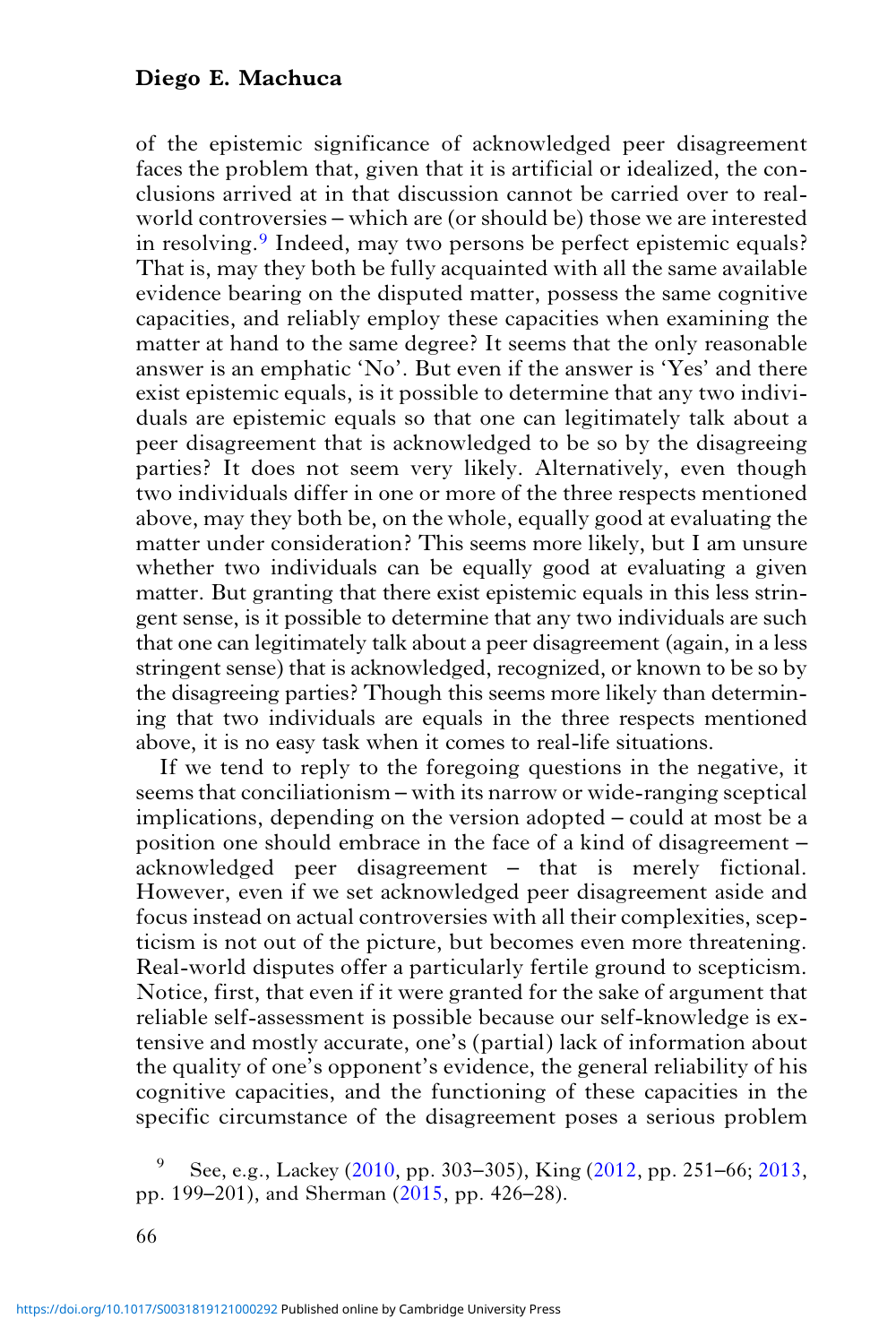of its own. For this means that we are in the dark about information that might be crucial for accurately evaluating the controversial issue, and that it is no easy task to determine which of the disagreeing parties is in the better epistemic position.<sup>10</sup> My partial or total ignorance about my opponent's epistemic standing should make me wonder whether he may not possess relevant evidence that I lack, $11$ whether he may not have higher cognitive abilities, or whether he may not be employing such abilities in assessing the disputed matter better than I do. To my mind, none of these possibilities can be easily discarded, at least in a great many cases of disagreement. If so, then it might be argued that one should refrain from confidently affirming that, regarding many controversial issues, one can legitimately downgrade one's opponent on the basis of one's self-knowledge despite one's full or partial ignorance about his epistemic credentials. To appreciate this, try to remember those occasions in which you demoted an opponent because of your high degree of confidence in how smart, well informed, meticulous, and objective you were in your analysis of the disputed matter, just to later realize that you were mistaken and that you should have been more open-minded and intellectually humble: your opponent turned out to be smarter or better informed or more thorough or less biased. If you never found yourself in such a situation, then you are extremely lucky, or unbelievably intelligent, or terribly stubborn, or blind by your self-conceit.

Secondly, if we accept that people know much less about their evidence, cognitive competence, and performance than they think – and hence that their lack of substantial information is not restricted to the epistemic standing of others – then there would be even more information about which we are in the dark. It would then be extremely difficult to establish with the required precision what my epistemic

<sup>10</sup> A similar point is made by King  $(2012, pp. 251, 267)$  $(2012, pp. 251, 267)$ .<br><sup>11</sup> Here it is useful to keep in mind the influence of the rule that psychologist Daniel Kahneman [\(2011](#page-18-0)) calls WYSATI (what you see is all there is), which refers to our tendency to jump to conclusions or make judgments on the basis of limited evidence: 'You cannot help dealing with the limited information you have as if it were all there is to know. You build the best possible story from the information available to you, and if it is a good story, you believe it. Paradoxically, it is easier to construct a coherent story when you know little, when there are fewer pieces to fit into the puzzle. Our comforting conviction that the world makes sense rests on a secure foundation: our almost unlimited ability to ignore our ignorance' ([2011,](#page-18-0) p. 201). It therefore seems that, in the face of disagreement, one had better remind oneself of paying attention to both available and unpossessed evidence. On this issue, see also Ballantyne [\(2015](#page-18-0)).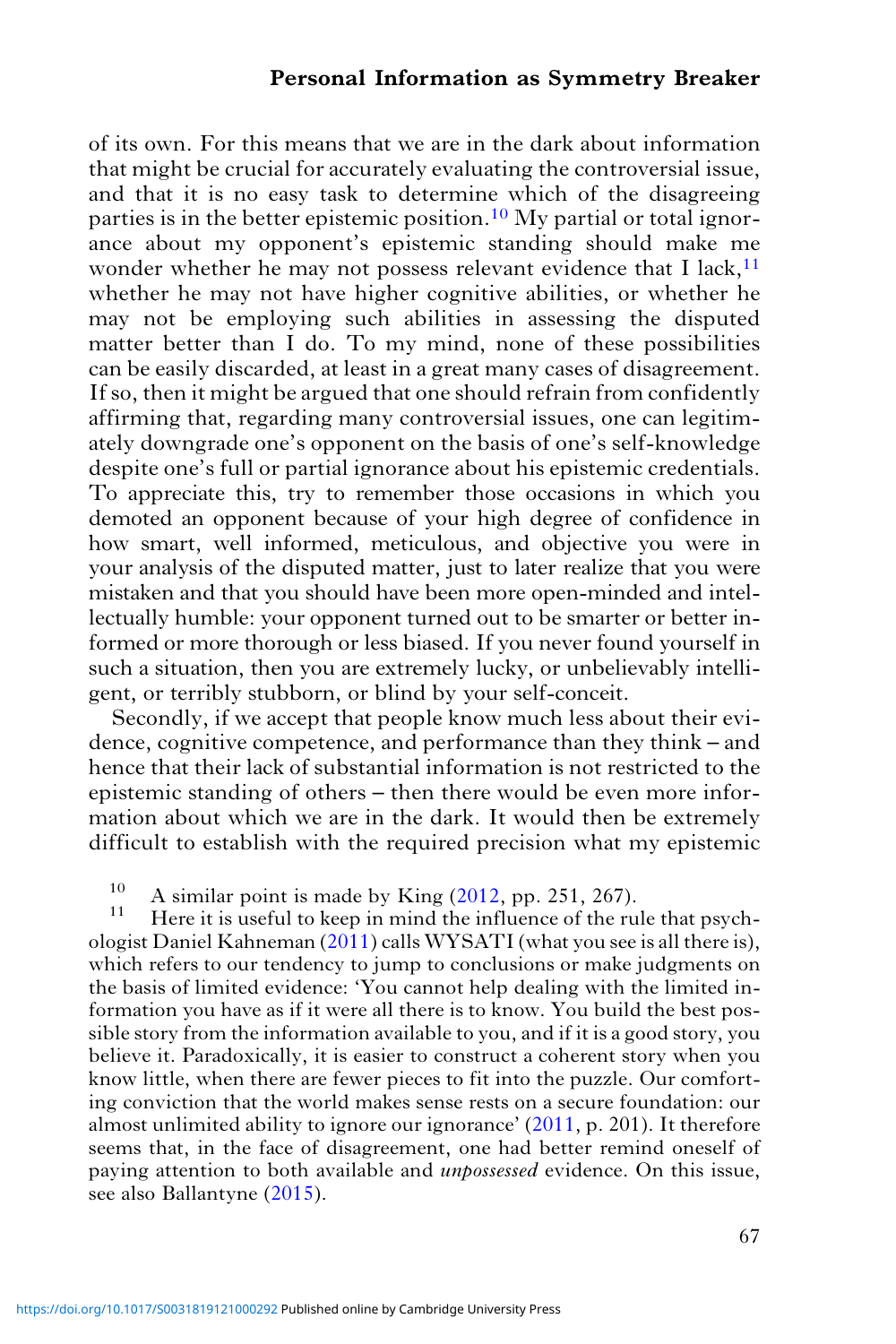status is in relation to that of my rival – and it would be equally difficult for him to make that decision. If I cannot justifiably affirm that I am epistemically superior to my opponent, and vice versa, then it appears that for both suspension of judgment is called for. If so, then it is not the case that scepticism represents a real threat provided one restricts oneself to idealized disagreements, where all the epistemically relevant aspects are artificially stipulated to be perfectly symmetric.

# 4. Conclusion

It may be argued that, once we realize that epistemic peerhood understood in an idealized way has nothing to do with real life inasmuch as it is unreasonable to think that there can be full epistemic parity between any two persons, we lose one key reason to be conciliatory. Given that in real-life controversies we do not have as much information about our opponent's epistemic situation as we do about our own, in those cases in which we have direct introspective access to our current phenomenology or in which we know that our cognitive capacities are functioning properly, we have a symmetry breaker that enables us to dismiss our opponent's view and stick to our own. However, first, since all the parties to a disagreement may appeal to the same manoeuvre and each party is aware of this fact from their own first-person vantage point, there seems to be a dialectical-cumepistemic symmetry between the disagreeing parties. Secondly, there are strong reasons to suspect that the introspective access to our own current conscious experience is far from reliable. Thirdly, given that we have limited access to the evidence and reasons on the basis of which our judgments are formed, we cannot exclude the possibility that a great many of our beliefs are the product of epistemically contaminating factors. Fourthly, even if one sets idealized disagreements aside and focuses instead on real-life controversies, and even if one grants that one has reliable personal information, one's partial or total lack of information about one's opponent's evidence, cognitive abilities, or performance means that, quite often, one is not able to determine who is in fact in the better epistemic position vis-à-vis the disputed matter. Lastly, the difficulty in making such a determination is of course much higher when one combines the unpossessed information about one's opponent's actual epistemic situation with the unpossessed information about one's own.12

This paper began life as part of a longer paper on the epistemology of disagreement that was presented at Northwestern University in September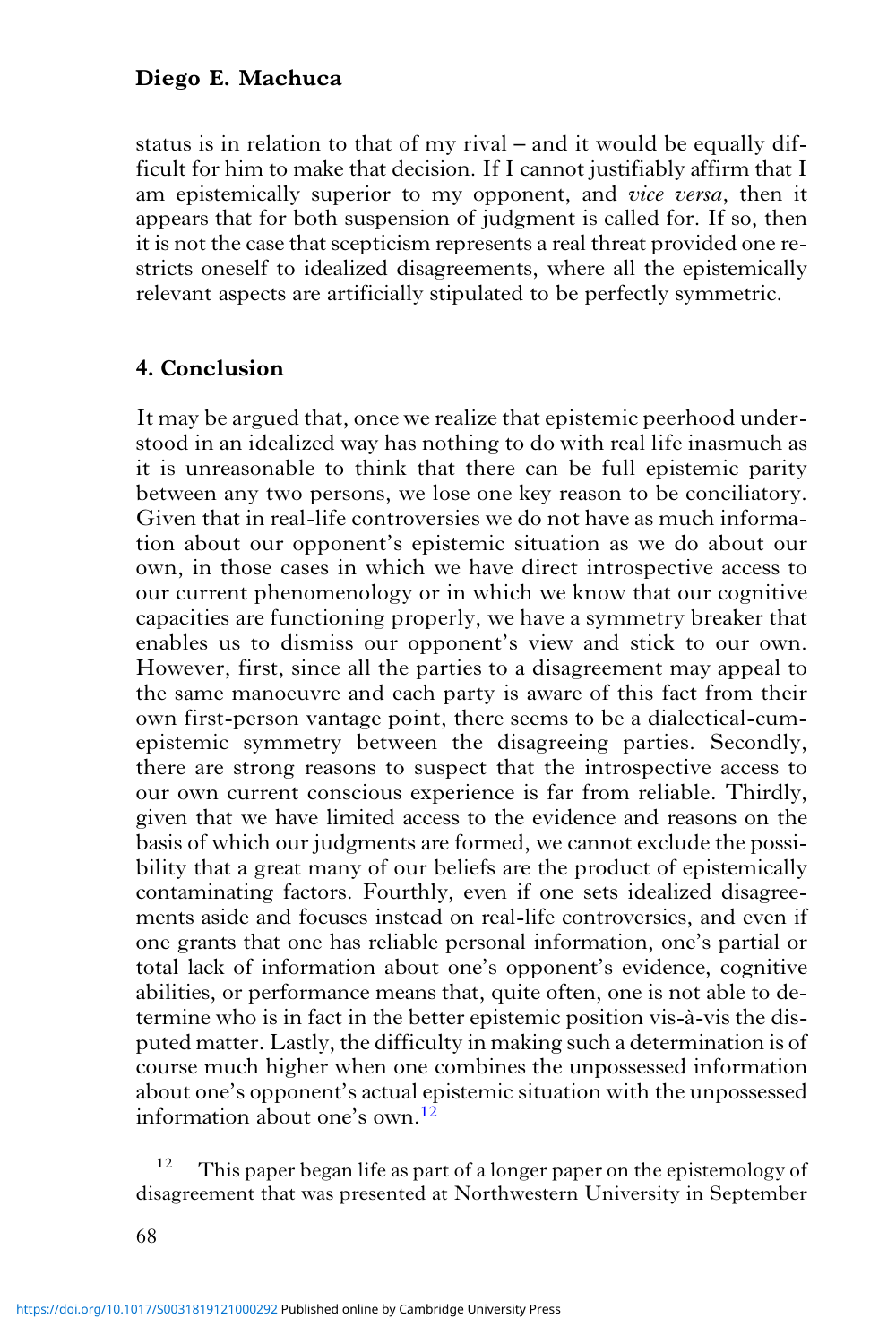#### <span id="page-18-0"></span>References

- Alston, William, 'Varieties of Privileged Access', in his Epistemic Justification: Essays in the Theory of Knowledge (Ithaca: Cornell University Press, 1989), 249–85.
- D. M. Armstrong, 'Is Introspective Knowledge Incorrigible?', The Philosophical Review, 72 (1963), 417–32.
- Nathan Ballantyne, 'The Significance of Unpossessed Evidence', The Philosophical Quarterly, 65 (2015), 315–35.
- David Christensen, 'Disagreement, Question-Begging and Epistemic Self-Criticism', Philosophers' Imprint, 11 (2011), 1–22.
- David Enoch, 'Not Just a Truthometer: Taking Oneself Seriously (but Not Too Seriously) in Cases of Peer Disagreement', Mind, 119 (2010), 953–97.
- Richard Foley, Intellectual Trust in Oneself and Others (Cambridge: Cambridge University Press, 2001).
- Lauren French, Maryanne Garry, and Elizabeth Loftus, 'False Memories: A Kind of Confabulation in Non-Clinical Patients', in W. Hirstein (ed.), Confabulation: Views from Neuroscience, Psychiatry, Psychology, and Philosophy (New York: Oxford University Press, 2009), 33–66.
- Jonathan Haidt, 'The Emotional Dog and Its Rational Tail: A Social Intuitionist Approach to Moral Judgment', Psychological Review, 108 (2001), 814–34.
- Jonathan Haidt, The Righteous Mind: Why Good People Are Divided by Politics and Religion (New York: Vintage Books, 2013).
- Daniel Kahneman, Thinking Fast and Slow (New York: Farrar, Straus and Giroux, 2011).
- Nathan King, 'Disagreement: What's the Problem? or A Good Peer is Hard to Find', Philosophy and Phenomenological Research, 85 (2012), 249–72.
- Nathan King, 'Disagreement: The Skeptical Arguments from Peerhood and Symmetry', in D. Machuca (ed.), Disagreement and Skepticism (New York: Routledge, 2013), 193–217.
- Jennifer Lackey, 'A Justificationist View of Disagreement's Epistemic Significance', in A. Haddock, A. Millar, and D. Pritchard (eds.), Social Epistemology (Oxford: Oxford University Press, 2010), 298–325.
- Elizabeth Loftus, Eyewitness Memory (Cambridge, MA: Harvard University Press, 1979).
- Elizabeth Loftus, 'The Reality of Repressed Memories', American Psychologist, 48 (1993), 518–37.
- Elizabeth Loftus, 'Memory for a Past That Never Was', Current Directions in Psychological Science, 6 (1997), 60–65.
- Elizabeth Loftus and Jacqueline Pickrell, 'The Formation of False Memories', Psychiatric Annals, 25 (1995), 720–25.

2011. I am grateful to two anonymous referees for *Philosophy* for their critical comments.